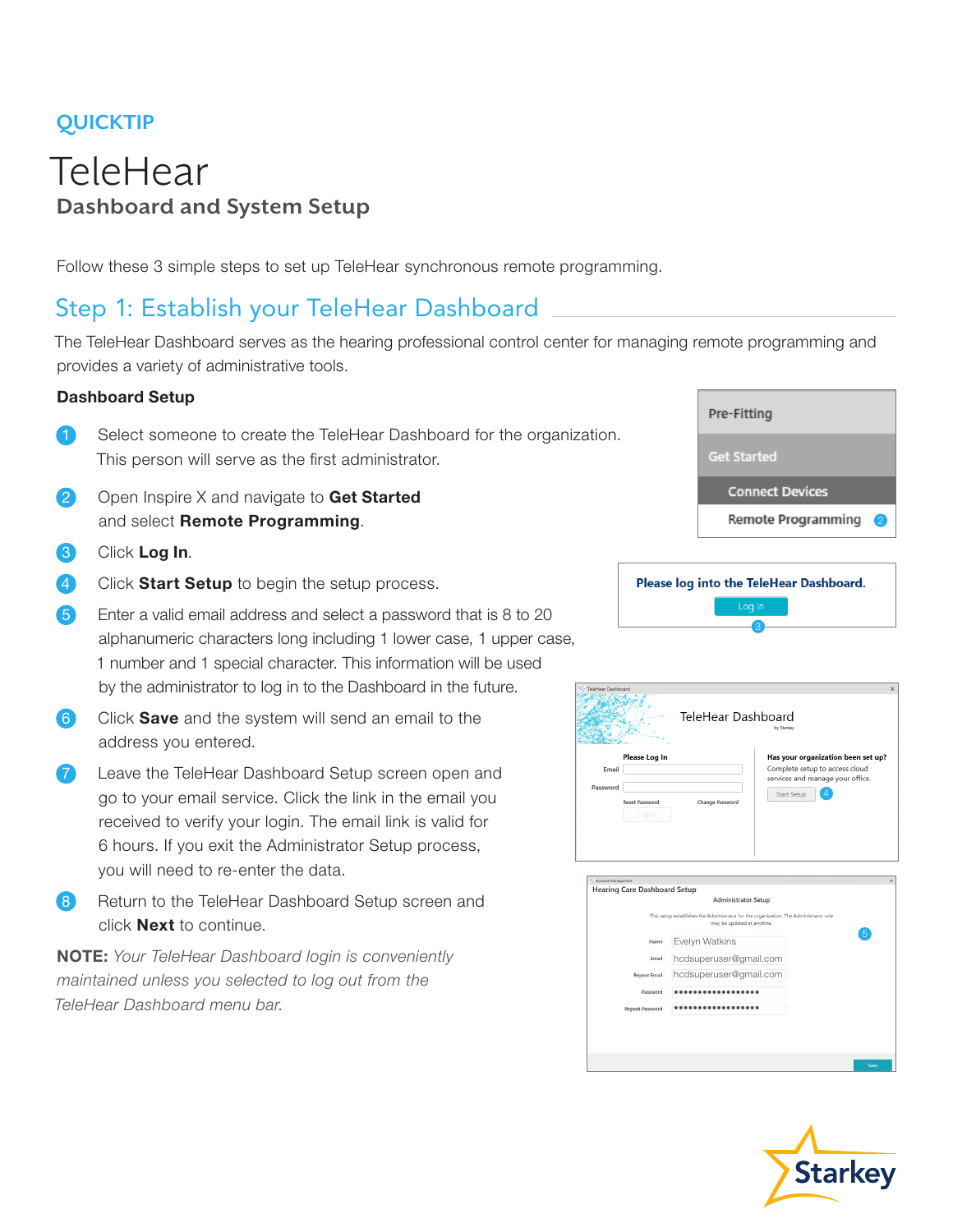#### Manage Users (Hearing Professionals)

An administrator can add additional hearing professionals to the organization. To add a hearing professional:

- **1** Select the Settings icon from the TeleHear Dashboard menu bar, then select **Manage Users**.
- 2 Click +Add to add a hearing professional to your organization.
- **3** Enter the hearing professional's name as you want it to display in the TeleHear Dashboard.
- 4 Enter a valid email address and select a password that is 8 to 20 alphanumeric characters long including 1 lower case, 1 upper case, 1 number and 1 special character.

 NOTE: *Inform the hearing professional of their email and password. They may change their password later or continue using the temporary password.*

5 Make the hearing professional an administrator by checking the **Administrator** box.

NOTE: *An administrator can add and edit new users and groups.*

- 6 Click **Save**. A message will automatically be sent to the email address entered for the hearing professional. Ask them to open the email and click on the link to validate their information. If they do not see the email, have them check junk mail. The verification email is valid for 6 hours.
	- Hearing professionals must verify their email and log in to the TeleHear Dashboard before they can begin using synchronous remote programming.
	- A red dot/white question mark will appear beside the hearing professional's name in the Dashboard until the registration process is completed.
	- After verifying their email address, the hearing professional can log into their TeleHear Dashboard. Inform the hearing professional of their temporary password. They will be prompted to change their password at their first login attempt.
- **7** Repeat these steps to add more hearing professionals.
- 8 Click  $\ell$  to edit a hearing professional's information.
- $\bullet$  Click  $\hat{\mathbb{I}}$  to delete a hearing professional from the organization. Deleting a hearing professional from an organization will break the connection to all patients that the hearing professional provided a remote programming code. A new code would need to be provided by another hearing professional within the organization in order for the patient to engage in a live session.





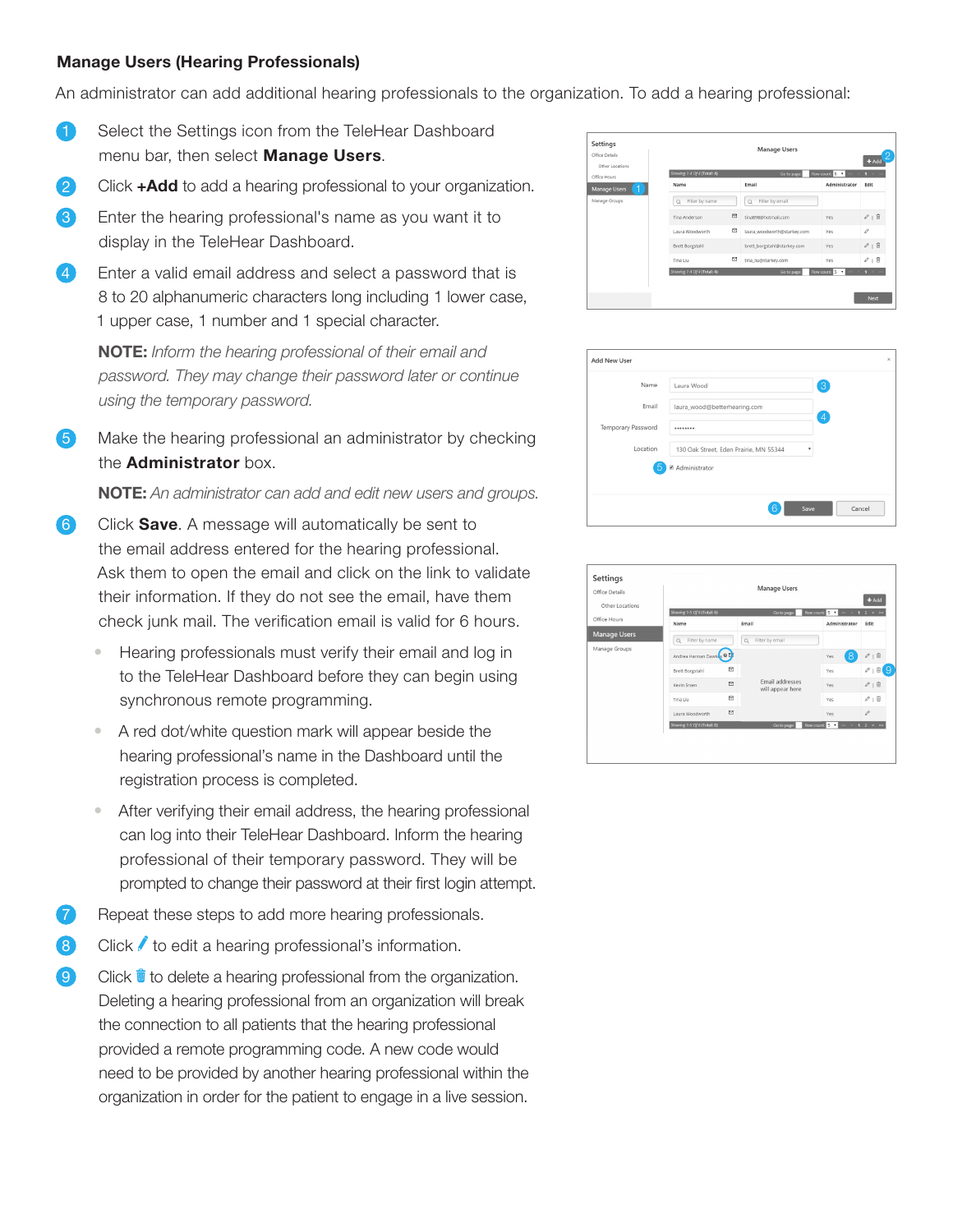#### Make the TeleHear Dashboard Icon Visible

An icon may be added to the taskbar or system tray of fitting computers for easy access to the TeleHear Dashboard.

Various Windows operating systems organize icons in the system tray, located at the bottom right corner of the screen, in a different manner. Some versions display icons in a row while others (e.g., Windows 10) compile icons into a pop-up that requires a click on the up arrow to display hidden icons.

If you cannot see the TeleHear Dashboard icon in your system tray, use the following steps to make it visible:

- 1 Click the up arrow in the taskbar in order to view hidden icons.
- 2 A window will appear that contains the icon for the TeleHear Dashboard.
- 3 Click and drag  $\mathbb{Q}$  to the taskbar.
- **4** The TeleHear Dashboard icon will now appear in the taskbar as shown.



Logged in (icon will be branded teal color)



Not logged in (icon will be gray in color)



 $\begin{picture}(150,10) \put(0,0){\line(1,0){10}} \put(15,0){\line(1,0){10}} \put(15,0){\line(1,0){10}} \put(15,0){\line(1,0){10}} \put(15,0){\line(1,0){10}} \put(15,0){\line(1,0){10}} \put(15,0){\line(1,0){10}} \put(15,0){\line(1,0){10}} \put(15,0){\line(1,0){10}} \put(15,0){\line(1,0){10}} \put(15,0){\line(1,0){10}} \put(15,0){\line($ 

cP 匰 7:22 AM

# Step 2: Generate a Remote Programming Code

The remote programming code creates a secure cloud connection between you and your patient. This code is generated once per patient and is only used during setup. A code can be generated with or without the hearing aids connected to the software. Codes are valid for three days and each patient must receive a unique code. Make note of the remote programming code for later use.

#### Hearing Aids are Connected to Inspire X:

- **1** The hearing professional must be signed in to the TeleHear Dashboard.
- 2 Select the patient from the hearing aid database or create a patient file for them, open Inspire X and read the hearing aids.
- **3** Click **Patient Tools** from the left navigation menu.
- 4 Select the Remote Programming window.
- **5** Use the checkboxes to select Remote Programming.
- **6** The Patient Consent will populate and must be accepted to use remote programming.
- **7** Click the  $|C|$  to generate a unique remote programming code for the patient. Entering this code into their Thrive app will connect them to the clinic/hearing professional.